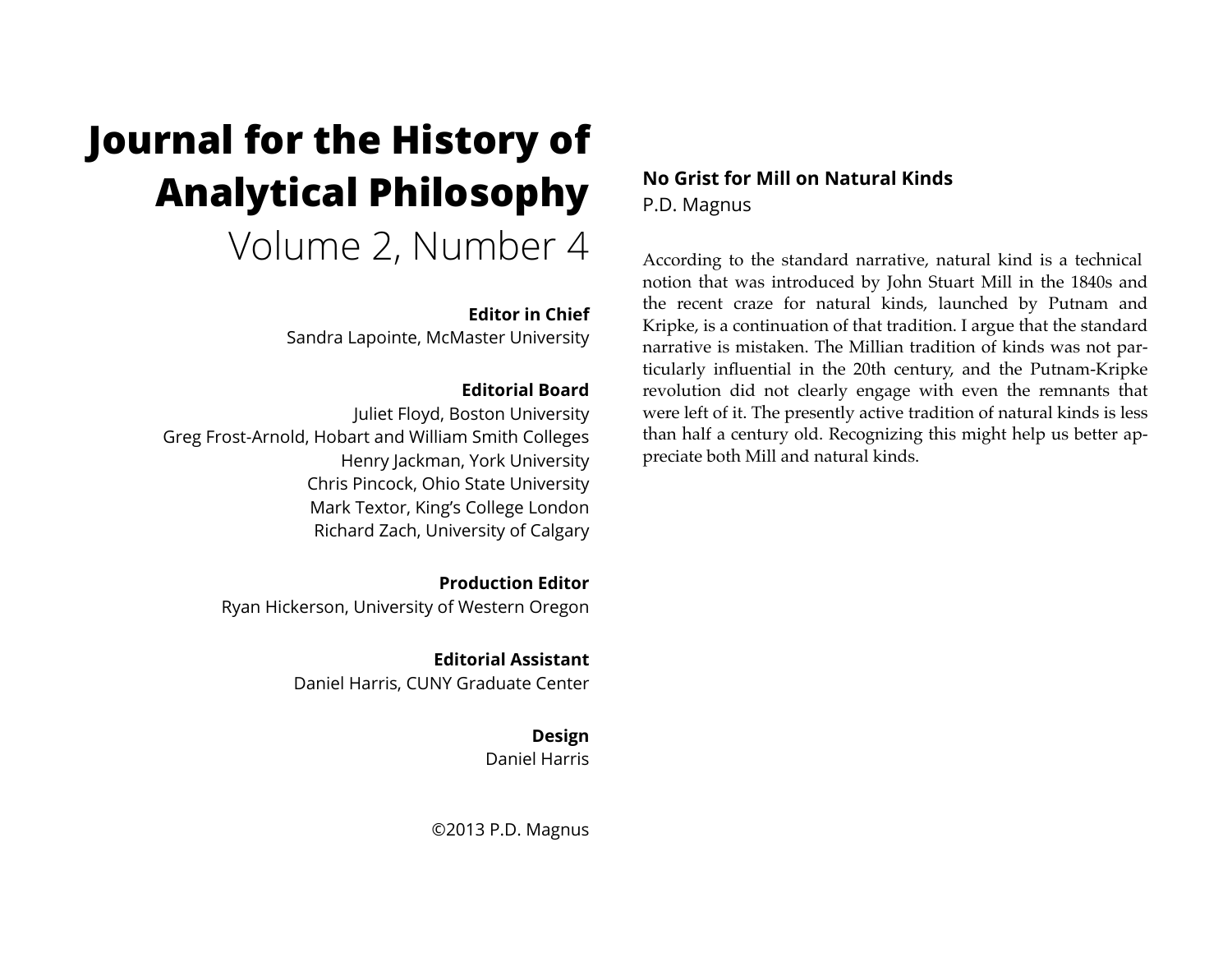# **No Grist for Mill on Natural Kinds**

# P.D. Magnus

In the wake of Putnam and Kripke, no cautious philosopher would write 'natural kind' without minding its technical significance. Yet it was not always this way. Although the phrase 'natural kind' is now a standardized item of philosophical jargon, it is also a perfectly sensible English language construction. As a construction rather than as a fixed phrase, it just means a genuine or real category.

Although enthusiasts for natural kinds might gesture back to Aristotle or Locke, it is generally accepted that the philosophical conception initiated with John Stuart Mill. Bird and Tobin, citing Mill's *Logic*, write erroneously that Mill "was one of the first to use the phrase 'natural kind'" (2009). Importantly, Mill himself did not use the phrase 'natural kind'. However, he does define 'Kind' in a philosophical sense, and his conception of Kinds was later christened to be his doctrine of *natural kinds*.

Ian Hacking (1991b, 1991a, 2007a), who rightly notes that the phrase does not originate with Mill, portrays the historical arc of thinking about natural kinds as beginning with Mill and reaching its apex with Putnam and Kripke. Of course, there are issues which arise in any period which are relevant to or parallel the issue of natural kinds. As Hacking writes, "with any of the enduring themes in Western thought… we can reach back as far as we like to find precursors" (1991a, p. 151). This does not mean, however, that older traditions are fairly understood as arrayed for or against contemporary views about natural kinds. Hacking insists that, although it is possible to see views from the past as "simulacra" of present positions (1991a, p. 151), such an approach risks portraying past philosophers merely as early heralds of the triumphant present. Michael Ayers voices a similar concern about reading contemporary natural kinds into Aristotle and Locke; he writes, "What Aristotle and Locke between them potentially have to offer is something much more valuable than faint 'anticipations': an unfamiliar view of some difficult terrain and, at the very least, a deeper understanding of why Kripke was necessary at all" (1981, p. 249). So it is not mere pedantry when Hacking insists that the natural kind tradition "could not have come into being before about 1800, and is a minor element in a very major redistribution of ideas" (1991a, p. 151).

Hacking's narrative has come to be the standard. It is echoed in the passage from Bird and Tobin, quoted above. And John Dupré writes, "Ian Hacking reminded us that the contemporary tradition of natural kinds arose only in the nineteenth century, and we should be cautious about generalizing the topic to other parts of philosophical history" (2011, p. vii). Mindful that it is only too easy to read our present agenda into the past, I suggest—contra Hacking—that the recent engagement with natural kinds prompted by Putnam and Kripke is only nominally connected to Mill's concerns. They took Mill's conception of proper names to heart, of course, so there are historical lines which run directly from Mill to Kripke. Mill's notion of Kinds, however, is not one of them.

In §1, I discuss Mill's conception of Kinds and how it came to be called his conception of *natural kinds*. This christening was more tenuous than Hacking suggests, and 'natural kind' was not a much-used bit of jargon at the close of the 19th century. In §2, I offer quantitative, bibliometric data to further support this conclusion. In §3, I consider discussions of natural kinds so-called in the decades leading up to Putnam. There is a diminishing sense of the idea's origin in Mill, and a disconnect from the issues which had animated 19th-century debates. In §4, I argue that Putnam and Kripke make an important break both from Mill and from their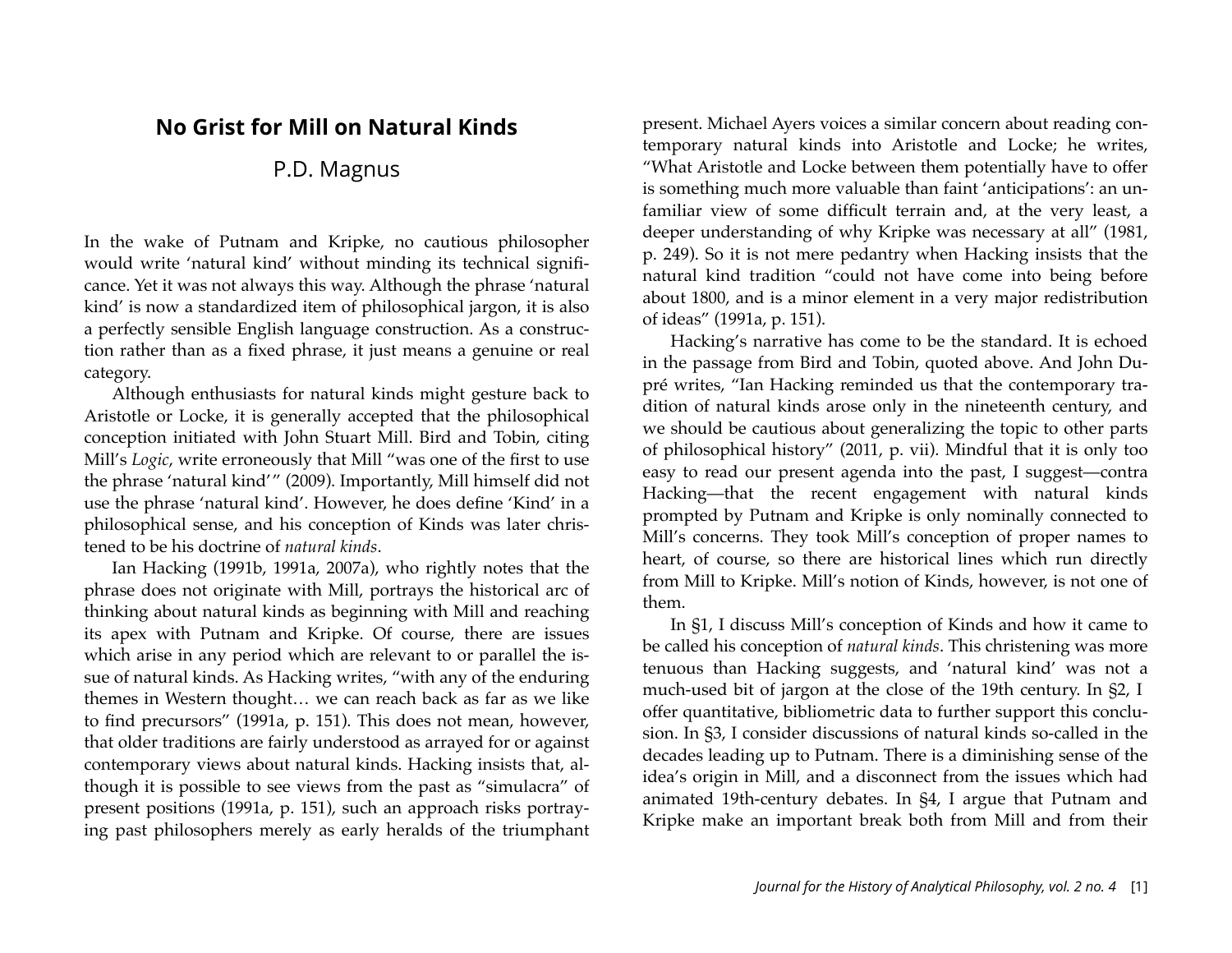immediate precursors. In §5, I suggest how recognizing the discontinuity might be fruitful both for thinking about Mill and for thinking about natural kinds.

#### **1. The nineteenth century**

Mill follows William Whewell in distinguishing Kinds (with a capital-K) from arbitrary classes of things.<sup>[1](#page-13-0)</sup> Any stipulation of properties can distinguish a class. For example, stipulating the property *white* distinguishes the class of white things. Yet there is no reason to think that members of the class will have anything in common beyond the stipulated property and its necessary consequences. White things are coloured and non-transparent, but they do not have anything non-chromatic in common. Contrariwise, members of a Kind are similar in indefinitely many respects. We can infer general facts about rats on the basis of a laboratory sample of rats, even facts that are not the ones that we specify as distinguishing rats from non-rats. Mill gives several examples of Kinds, ranging from general categories such as *plant* and *animal*, to specific species such as *horse*, to chemical elements such as *phosphorus*. Despite considerable study of these things, Mill says, we have not learned everything that members of each kind have in common—because they are Kinds, there will always be more shared features than however many we have documented. He writes:

Some classes have little or nothing in common to characterize them by, except precisely what is connoted by the name: white things, for example, are not distinguished by any common properties except whiteness…. But a hundred generations have not exhausted the common properties of animals or of plants, of sulphur or of phosphorus; nor do we suppose them to be exhaustible.... (Mill 1874, p. 97)

Mill is explicit that he means to introduce 'Kind' as jargon. Giving a concise definition, he writes that "a real Kind…is distinguished from all other classes by an indeterminate multitude of properties not derivable from one another" (1874, p. 99). I do not think that the modifier 'real' in this definition should be taken to define a technical compound phrase 'real Kind'. Mill just means 'real' in the plain sense of *genuine*, and he is defining what he means by Kind *simpliciter*.

Kinds are important for Mill's account, because they complement causes. For Mill, many inductions are justified by the *law of causation* which allows us to infer laws of nature from finite experience[.2](#page-13-1) Yet the law of causation primarily concerns successive events. The correlation of properties among members of a Kind are simultaneous rather than successive. Kinds can lead us to conclude that a property has an "invariable co-existent, in the same manner as an event must have an invariable antecedent." Because of this difference, Kinds are structures of *non-causal* regularities. Mill discusses them under the heading "Of uniformities of coexistence not dependent on causation" (1874, bk. III, ch. XXII).

Mill's Kinds come to be called *natural kinds*, but not immediately. In an 1859 review of Mill, James Martineau uses the phrase 'natural kinds'—referring not to Mill's Kinds but to Platonic forms (Martineau 1859, p. 483). In 1866, John Venn uses the phrase 'natural kind' to describe categories that are like Mill's Kinds. Statistical generalizations are only possible, Venn suggests, because the groups about which we gather statistics are relevantly similar. He writes, "The uniformity that we may trace in the results is owing…to this arrangement of things into natural kinds…" (1866, p. 26). In the second edition, on the subject of inferring probabilities from samples, he writes that "for this purpose the existence of natural kinds or groups is necessary" (1876, p. 49). Although Hacking (1991b) thus credits Venn with christening Mill's Kinds to be 'natural kinds', the matter is not so clear. Venn neither mentions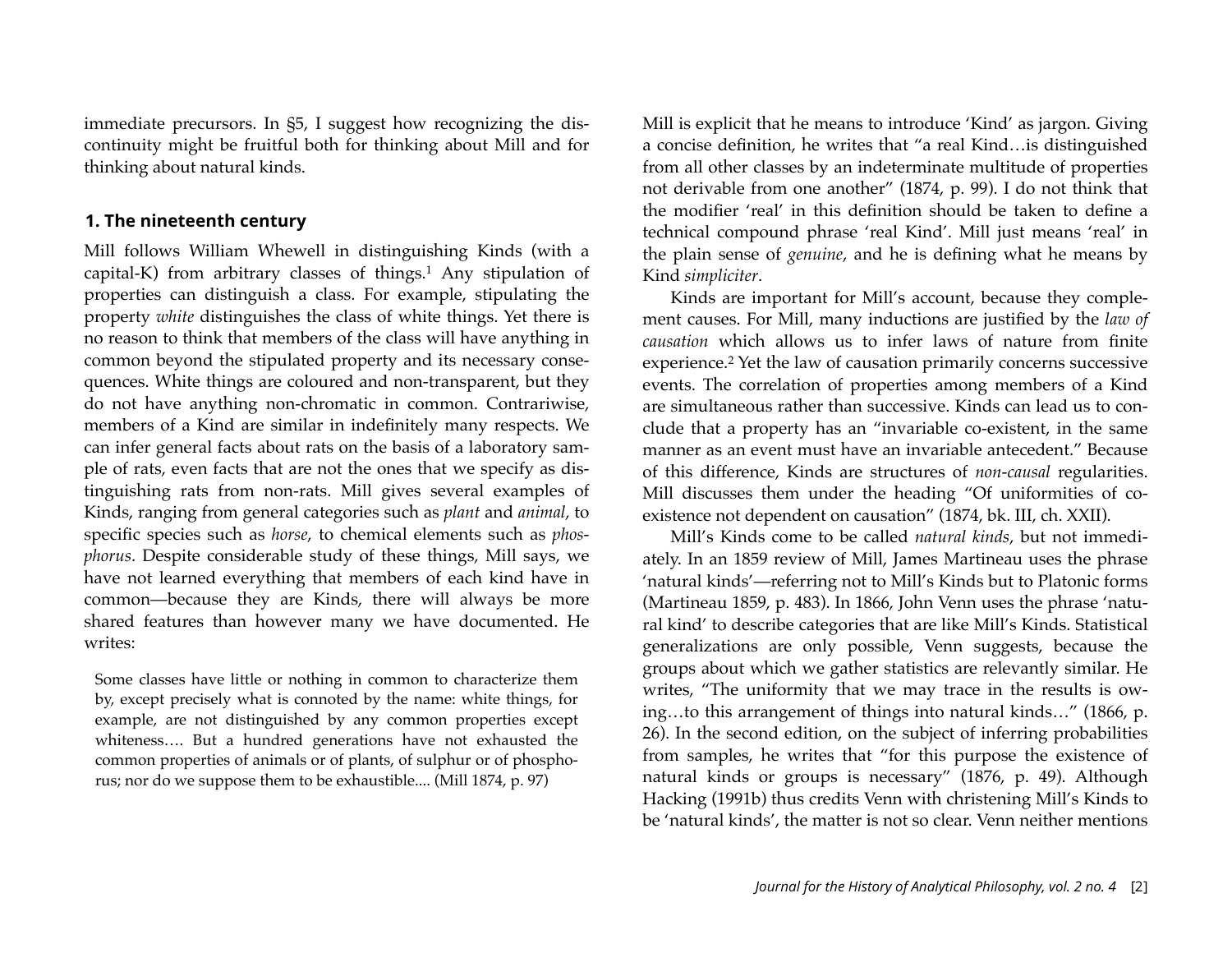Mill in these chapters nor invokes any of the details of Mill's account (e.g. kinds as non-causal coexistences). Venn's use of the phrase "natural kinds or groups" suggests that he does not mean to be defining a term of art but instead just to be using 'natural' in an ordinary way, as a modifier to indicate that the groups are genuine features of nature.

In 1877, in the second volume of *Mind*, Carveth Read makes the connection explicitly. Mill's view, Read says, is that "every Law of Causation is the Definition of a Class of Causal Instances; and every Definition of a Natural Kind is a Law of Co-existence" (1877, p. 344).[3](#page-13-2) In 1887, again in *Mind*, there is a short attack on Mill's view under the title 'On the doctrine of natural kinds' (Towry 1887). The critic, M.H. Towry, provides a fair and concise summary of Mill's position:

Mill says that a Kind is one of those classes which are distinguished from all others, not by one or a few definite properties, but by an unknown multitude of them; the combination of properties on which the class is grounded being a mere index to an indefinite number of other distinctive attributes, and instances Plant, Animal, Sulphur, Horse, &c., as Kinds. (Towry 1887, p. 435)

There are two short replies to Towry with similar titles: 'Mill's doctrine of natural kinds' (Monck 1887) and 'Mill's natural kinds' (Franklin and Franklin 1888).

Two textbook discussions of Mill in the early twentieth century erroneously attribute the phrase 'natural kind' to him, yet they also reject it as wrongheaded. John Venn writes in 1907, "Mill, as we all know, writing in pre-Darwinian days, greatly overrated the distinctness and the ultimate or primitive character of these various attributes. He introduced the technical term of 'natural kinds' to express such classes as these" (Venn 1907, p. 84). Venn says we should instead to talk about natural substances, which include chemical but not biological kinds. Carveth Read writes in 1920,

"Mill also introduced the doctrine of Natural Kinds as a ground of Induction supplementary…. According to the theory of evolution (worked out since Mill wrote), Kinds—that is, species of plants, animals and minerals—with their qualities are all due to causa-tion" (Read 1920, p. 166).<sup>[4](#page-13-3)</sup> It is striking that both Venn and Read, in these late works, simply credit Mill as having coined 'natural kind'. Perhaps they had genuinely forgotten that the phrase does not appear in Mill, or perhaps they felt that it was a harmless misrepresentation. In any case, they both took Mill's notion to be undone by Darwinian biology. Since they had been participants in nineteenth century discussions of natural kinds, their usage is no evidence the phrase had been picked up by the next generation of philosophers. And their textbooks reflected just the old logic, rather than modern formal logic, and so were unlikely to have been especially influential.

In a detailed guide to Mill's *Logic* (Tawney 1909), Guy Allan Tawney devotes ample attention of kinds. Ultimately, he complains that Mill "nowhere adequately grounded" the distinction between kinds and classes (Tawney 1909, p. 16). Although he uses the phrase 'natural kind' twice, he more often uses 'real kind' or just 'kind'.[5](#page-13-4)

Perhaps more tellingly, there is no entry for 'natural kind' in James Mark Baldwin's 1901 *Dictionary Of Philosophy And Psychology*. The entry on 'kind', written by Charles Sanders Peirce, treats it (sans 'natural') as Mill's innovation. Peirce rejects kinds (in Mill's sense) as irrelevant to science.

This suggests that, in the turn from the nineteenth to the twentieth-century, the phrase 'natural kind' had not become entrenched as part of the philosophical lexicon. It was just one of several ways that philosophers might talk about Mill's view of Kinds, something which they dismissed if they mentioned it at all.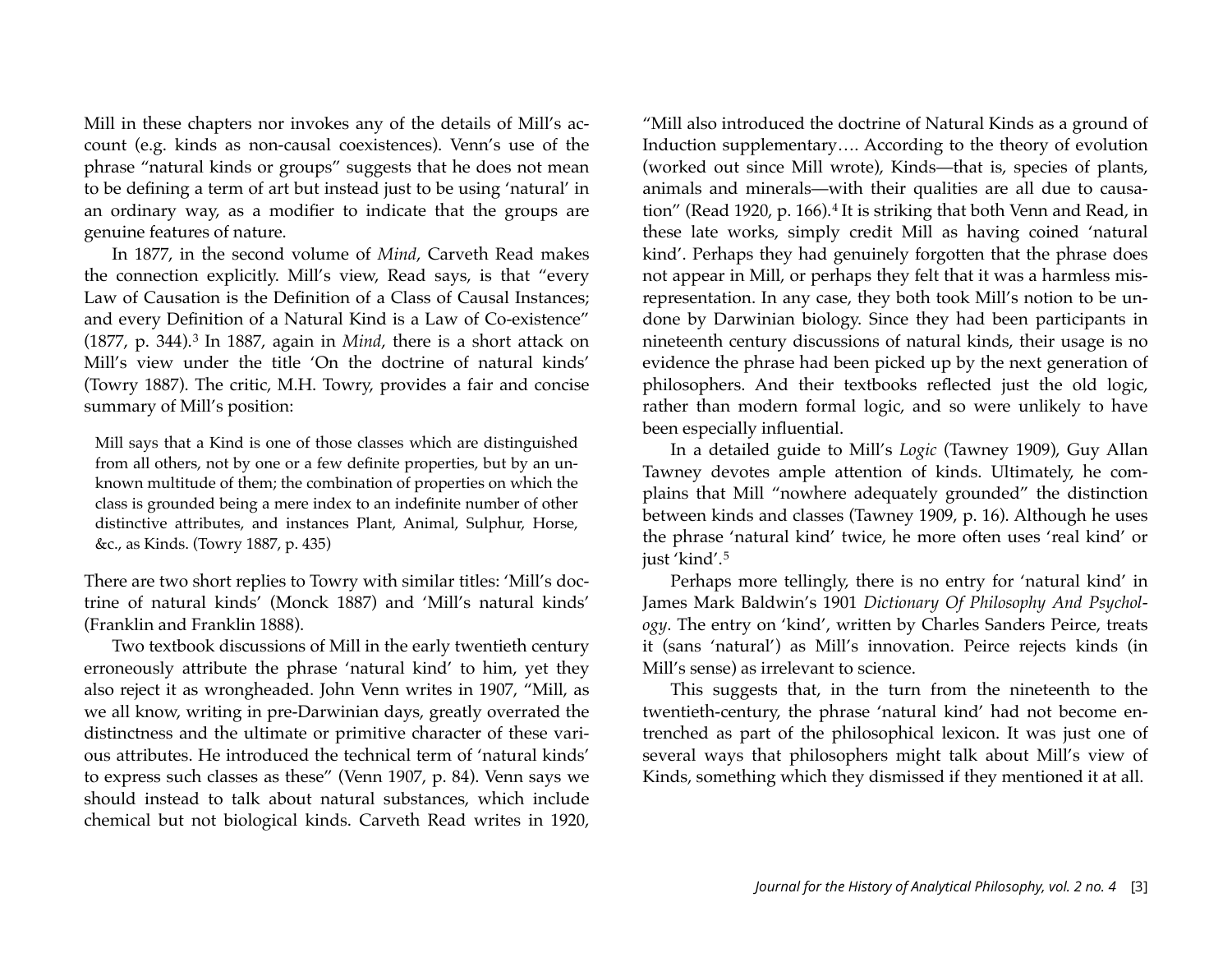#### **2. Bibliometric evidence**

The data set assembled by Michel et al. (Michel et al. 2011, Lin et al. 2012) can be mined to give us a more panoramic sense of how *natural kind* talk developed. Based on a corpus containing over 4.5 million digitized English-language books, they tabulated annual frequencies of words and phrases.

Merely counting up occurrences of the phrase 'natural kind' will be uninformative. Authors sometimes simply pair the two words together compositionally, rather than using the phrase as jargon. In order to provide a base line, we can compare the frequency of 'natural kind' to the frequency of another similar phrase. I will compare 'real kind', which is roughly interchangeable for the non-jargon use of 'natural kind' but has never itself been fixed-phrase jargon.<sup>[6](#page-13-5)</sup>

Figure 1 shows frequencies of use from 1825 to 2000 (see p.10, below). The great separation between 'natural kind' talk and 'real kind' talk does not come until Putnam and Kripke. The height of that crest washes out the earlier fluctuations.

So zoom in: Figure 2 shows just the period from Mill through the beginning of the 20th-century (see p.11). In order to make the comparison explicit, the graph shows the difference between the two frequencies: the number of uses of 'natural kind' and variants *minus* the number of uses of 'real kind'. From 1866 (the year of Venn's *Logic of Chance*) until about 1900, the line is above the xaxis—meaning that 'natural kind' was used more often than 'real kind'. This is exactly the period when Mill's view was actively discussed under the heading of natural kinds. From 1900 to about 1915, the two phrases are at parity. In some of those years 'natural kind' was used less than 'real kind'.

This suggests that there was not a continuous use of 'natural kind' from the time of Mill to the present. One can point to several shortcomings of the data, but none entirely defeat the inference:

First, the data does not include terms in languages besides English or variant phrases such as 'kind in nature'. This is not a real worry, because our question is precisely about the Englishlanguage 'natural kind' as a fixed phrase.

Second, the data set counts phrases in books but not in periodicals. This does mean that M.H. Towry's article and the responses to it in *Mind* are not counted. Yet those articles are all rather short, totaling only twelve pages altogether. Substantive discussion in journals often appears later in books. The discussion in Read's 1877 article is counted, for example, because it also appears in his 1878 book. Moreover, excluding periodicals leaves out both uses of 'natural kind' and uses of 'real kind'. So the *difference* between the two is still informative.

Third, the total numbers in any year are fairly small. So single authors can make a great difference. A spike in the use of 'natural kind' talk in 1917, for example, is largely the work of G.P. Watkins (1917). A single article of his counts for more than a third of the uses of 'natural kind' in that year. The case is interesting, because it shows something about the reception of Mill's conception. Watkins' article appears in *Business Statistics*, a volume of *Harvard Business Studies*.[7](#page-13-6) Watkins quotes Mill, but only once at the outset and without providing any exegesis. Moreover, his treatment of natural kinds is not especially Millian. Watkins writes:

Demography, or population statistics, has for its principal unit the human individual, and human individuals constitute a natural kind. Other examples of natural kinds in statistics are the various raw products of the animal and vegetable world, the numbers of which are usually obtained by counting discrete units. (Watkins 1917, p. 31)

His idea is that natural things, like humans, cattle, and eggs, can simply be counted up. Manufactured goods cannot, because they vary greatly in size and composition. He gives this example: Oxhides are a natural kind (since they are necessarily one per ox) but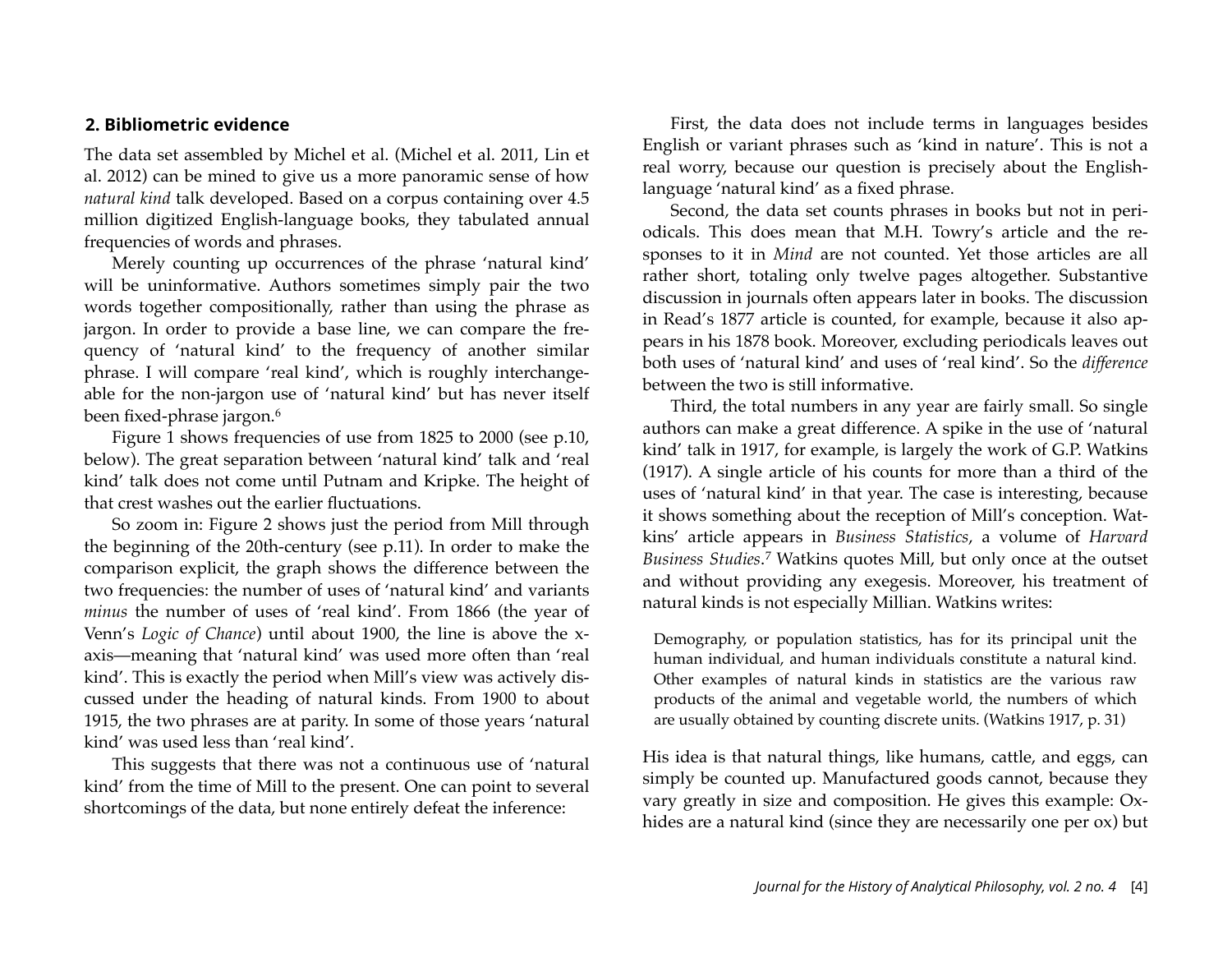shoes are not (Watkins 1917, p. 33). Insofar as 'natural kind' had become jargon, it was for a statistician rather than for philosophers.

In addition to the raw number of occurrences of the phrase in each year, the data set records the number of *distinct* books in which the phrase occurs. Where the phrase is merely used because the combination of words seemed apt—where an author merely used 'natural' and 'kinds' together to talk about *genuine categories*—we should expect it to appear only a few times in any particular book. An author who just puts together the phrase 'natural kind' might alternate it with synonyms like 'natural group', 'real kind', or 'genuine category'. Where the phrase is used as a term of art, we should expect an author to use it several times. An author who gives a precise meaning to 'natural kind', as Watkins does, will be careful to use exactly the same words again. So we can glean the difference between the two sorts of use by considering the ratio between total occurrences of the phrase and the number of books in which they occur; the higher the ratio, the more the phrase is being used as jargon. The result is Figure 3 (see p.12).

Unfortunately, because the data set includes (e.g.) 'natural kind' and 'natural kinds' as separate phrases, a book that uses both forms is counted twice in the total of books for that year. So the graph overreports the number of books for some years and thus underreports uses per book. Yet there is still a striking uptick in the use of the phrase in the late 1870s, at the time of Carveth Read's attack on Mill (Read 1878), and it does not rise again above 2 occurrences per book until the 1970s.

The data thus corroborate the claim that 'natural kind' was not a commonly used term of art at the outset of the 20th century.

#### **3. Broad, Russell, and Quine**

Of course, some philosophers did write about natural kinds in the decades before Putnam and Kripke. Hacking (2007a) identifies three antecedents: C.D. Broad (1920), Bertrand Russell (1948), and W.V.O. Quine (1969). Even in their discussions, however, we can see how far the discussion drifts from the Millian conception.

Broad attempts to determine when induction is legitimate—when it is correct to infer from a sample of *S*s which are *P* to the conclusion that all *S*s are *P*. Such inferences, he writes, "seem plausible when we are dealing with substances which are believed to belong to what Mill would call a Natural Kind" (Broad 1920, p. 16). Broad's use of capital letters for the whole phrase 'Natural Kind' makes clear that he means it as jargon. As we have seen, he is wrong to say that this is what Mill would have called such groups—Mill's term was simply 'Kinds'. Since Broad neither provides a citation nor says anything further about Mill, this slip is not egregious. For Broad's project, the connection to Mill is incidental. However, it does suggest that Broad is not especially concerned with developing Mill's conception.

Broad suggests the following metaphor: Imagine the state space of properties, such that the state of a particular individual corresponds to a point in the space. Then imagine a fluid constituted by the state of every actual individual. This fluid will be dense in some regions and thin in others. The dense regions are blobs of individuals which share a great many properties. "This sort of distribution corresponds to what is meant by natural kinds," Broad writes. "A natural kind is a region containing a blob" (1920, p. 26). Quine employs the clump in state-space metaphor, too. He argues that natural kinds presume a space of similarity judgements and that a natural kind is a "qualitatively spherical" region of such a space (Quine 1969, p. 119). A consequence of the metaphor is that there is no sharp boundary between natural kinds and clusters of things which are not natural kinds. A *blob*,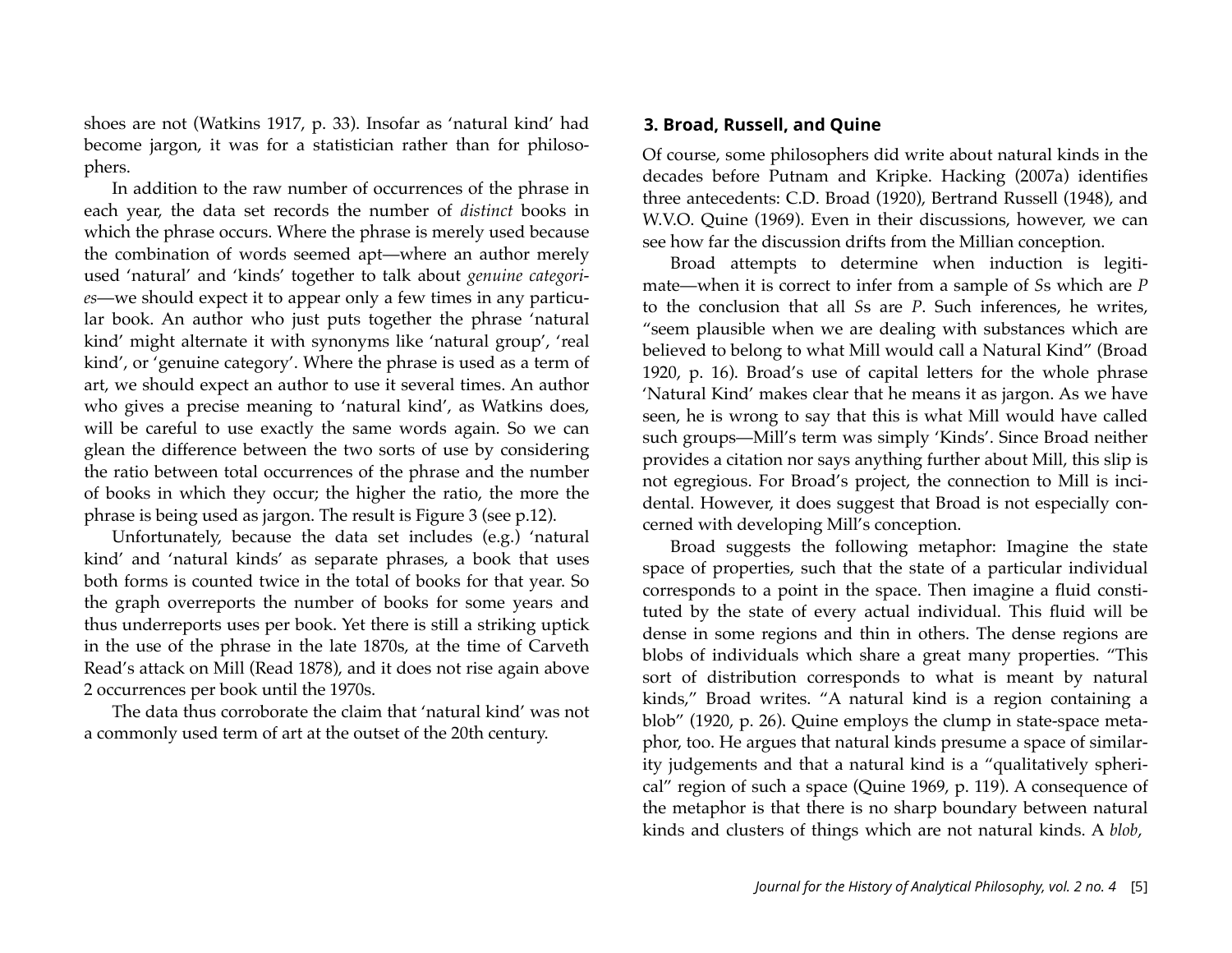after all, is just as vague a thing as a heap.[8](#page-13-7) Yet, for Mill, the difference between natural kinds and arbitrary classes is not a difference in degree. Kinds, he says, are "classes, distinguished by unknown multitudes of properties, and not solely by a few determinate ones—which are parted off from one another by an unfathomable chasm, instead of a mere ordinary ditch with a visible bottom" (Mill 1874, p. 98). Mill's nineteenth-century critics, such as Read and Towry, insist that there are no natural kinds exactly because (according to them) categories of things lack sharp boundaries.

Russell uses the phrase 'natural kinds' in writing about Keynes' *postulate of limited variety*, without mentioning Mill. Russell says that Keynes' postulate "is closely akin to, if not identical with, that of natural kinds" (Russell 1948, p. 439). Although the postulate of natural kinds would suffice to underwrite induction in some cases, Russell says, it is not implicit in the inductive inferences that we actually perform. So he dismisses natural kinds as a basis for induction. Moreover, he suggests that natural kinds are not especially useful for science—what matters more is the reliable correlation of properties[.9](#page-13-8)

Quine (1969) considers *natural kinds* as clusters of similarity. Like Peirce and Russell, he rejects the suggestion that natural kinds matter to science. The expressed context for Quine's essay is Goodman's New Riddle of Induction, and Quine makes no connection to either the history or the details of the 19th-century tradition. In following Goodman, Quine is concerned with categories which would not have been natural kinds on Mill's view. In considered *whether emeralds are grue*, the question is whether there is any way to distinguish *green* from *grue* as the right category for induction. Indeed, Quine takes *yellow* and other colour categories to be specimens of natural kinds. He argues that they are useful in daily life but insignificant in the grand scheme of things; he writes, "Cosmically, colors would not qualify as kinds" (Quine 1969, p. 127). Something funny has happened here, because Mill offered

things of a specified colour as his chief example of a class which *fails* to be a Kind. The class of *white things* is only similar in respect to the specified feature, being white, but members of a Kind are similar in the respects that we know about and indefinitely more besides. Quine's problem is how predicates can apply to things at all, so any predicates are equally puzzling. Mill's problem is how a class can be more than what we stipulate it to be, so he is interested only in the classes which do seem to be connected by more than the predicates which we stipulate.

One might suggest that the discussions by Broad, Russell, and Quine still preserve the central motivation of Mill's discussion: namely, induction. For Mill, the question is how we can infer from an observed feature of some *X*s to an unknown feature of other *X*s, and his answer is that *X*s which are of a Kind will be similar in many respects. A similar concern animates the 20th-century discussions which I've surveyed in this section. As we will see in a moment, though, this is not the concern which animates more recent discussions of natural kinds.

#### **4. Putnam, Kripke, and everything after**

The recent vogue for natural kinds stems from Hilary Putnam's and Saul Kripke's work in semantics. In 'Is semantics possible?', Putnam introduces natural kinds without argument. He appeals to "natural kinds—that is…classes of things that we regard as of explanatory importance; classes whose normal distinguishing characteristics are 'held together' or even explained by deep-lying mechanisms" (Putnam [1970] 1975, p. 139). This is not really a definition, but rather a gesture to whatever categories figure in a scientific description of the world. Whereas prior authors had introduced natural kinds in the context of thinking about inductive inference, Putnam introduces them in the context of semantics. Within a few years, Putnam accepts Kripke's machinery of *rigid*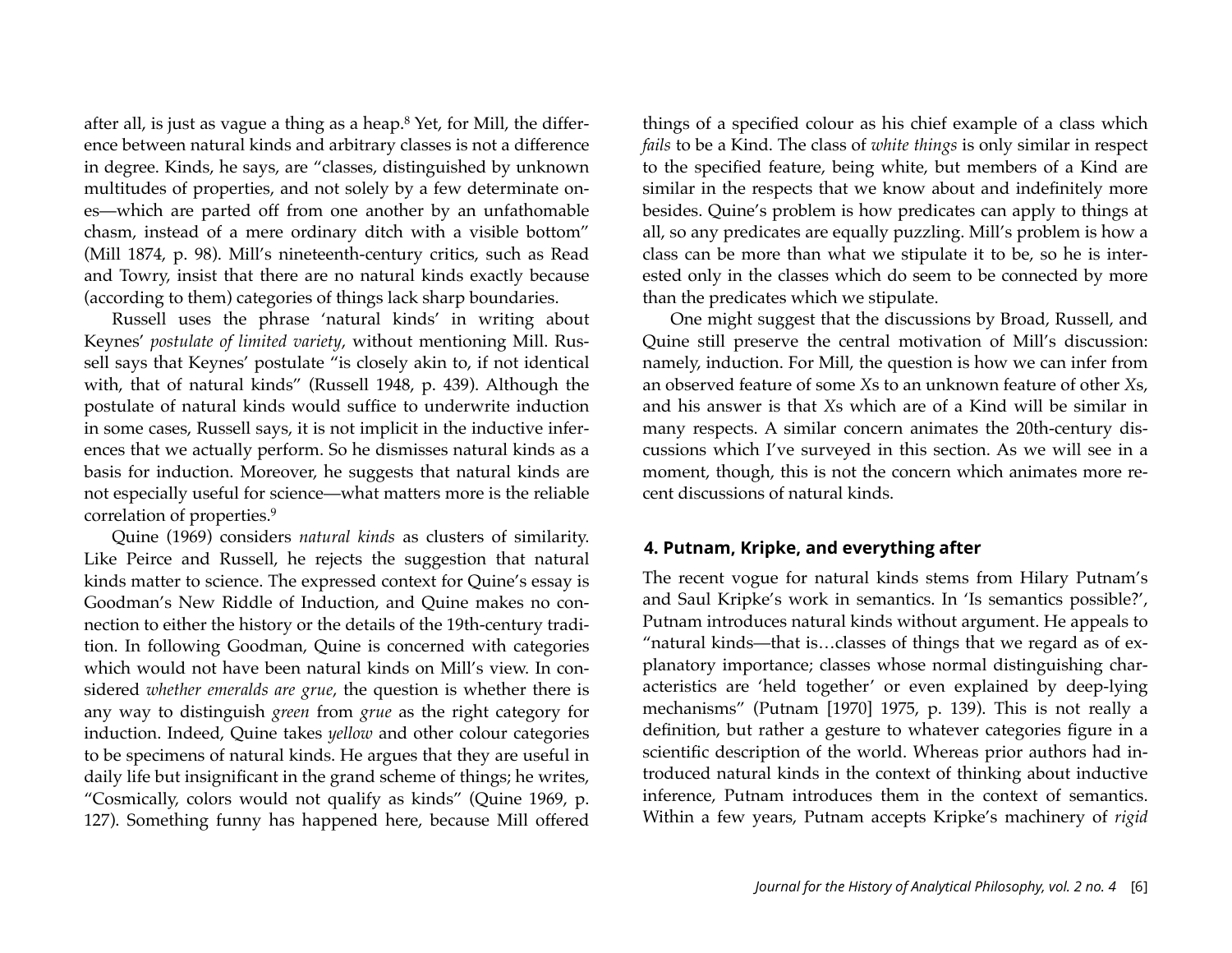*designation* as the way that reference to natural kinds is accomplished. Although there are differences between Putnam's view and Kripke's the differences are irrelevant for our purposes.[10](#page-13-9) Since the late 1970s, philosophers have often considered them together. It is common for both proponents and detractors to talk about the *Kripke–Putnam* view of reference and natural kinds.

The Kripke–Putnam synthesis breaks with tradition in several significant respects.

First: Peirce, Russell, and Quine had all argued that natural kinds were scientifically irrelevant. Contrariwise, Putnam takes them in the first place to be the scientifically significant classes. This suggests that Putnam just has *something different* in mind than Peirce, Russell, and Quine did.

Second: The Kripke–Putnam focus on natural kind terms leads to a corresponding focus on words that predate or even lack a scientific analysis. For example, Putnam ([1970] 1975) considers 'lemon' and 'tiger'. This is significant because one might well wonder whether the common word 'tiger' has the same meaning as the species name '*Panthera tigris*'. Mill distinguishes *terminology*, the vocabulary of a discipline, from proper *nomenclature*, the discipline's names for Kinds (Mill 1874, p. 492). His concern is scientific nomenclature, and his examples are conspicuously given as species names; e.g., he writes '*Viola odorata*' rather than 'common violet' (1874, p. 493).

Third: The Kripke–Putnam approach is closely associated with the search for essences.[11](#page-13-10) Mill is centrally in a tradition which adamantly rejected essences.

Members of a Kripke–Putnam natural kind must share an essence but need not be superficially similar. Writing in the early days of the Kripke–Putnam synthesis, Stephen Schwartz suggests that "natural kind terms occur where the same stuff or thing characteristically takes a lot of different forms" (1979, p. 314). His idea is that natural kind terms are only introduced when members of an important category *differ* in a great many respects. Ice, liquid water, and steam have very different observable properties, but share their unobservable material basis. Infants, adolescents, and adults differ in a great many respects but a single individual passes through each stage. Males and females of a species may differ a great deal, but are connected by membership in the species. In such cases, Schwartz says, it is profitable to think about an underlying, unified kind just because there is systematic polymorphism. Schwartz's suggestion would simply be nonsense given the prior conception of natural kinds. For Mill, a Kind is constituted by the indefinite list of shared properties possessed by its members. For Quine, a natural kind is constituted merely by the similarity of its members. Yet for Putnam and company, a natural kind is constituted by an essence which (initially, at least) is just characterized as whatever 'holds together' the kind. Schwartz suggests that categories held together in this way are most useful when members of the category *do not* share most or all of their properties, whereas similarity is just definitional of kind for the prior tradition.[12](#page-13-11)

All of these factors indicate a wide gap separating *natural kinds* after Kripke and Putnam from anything that Mill could have recognized. Except perhaps for the second, they separate the Kripke-Putnam account even from its immediate precursors (such as Quine). This strongly suggests that 'natural kind' as it is used in more recent discussions is simply a novel phrase of philosophical jargon which does not mean the same thing as 'Natural Kind' meant when Carveth Read and M.H. Towry attacked Mill's view. Of course, judging when meaning is continuous and when not is a major application of the Kripke-Putnam approach. To sort that out, we would have to decide whether 'natural kind' itself is a natural kind term. Let's retreat from that recursive abyss.

One might object to my claim of discontinuity by noting that there is a connection between Mill and the Kripke-Putnam ac-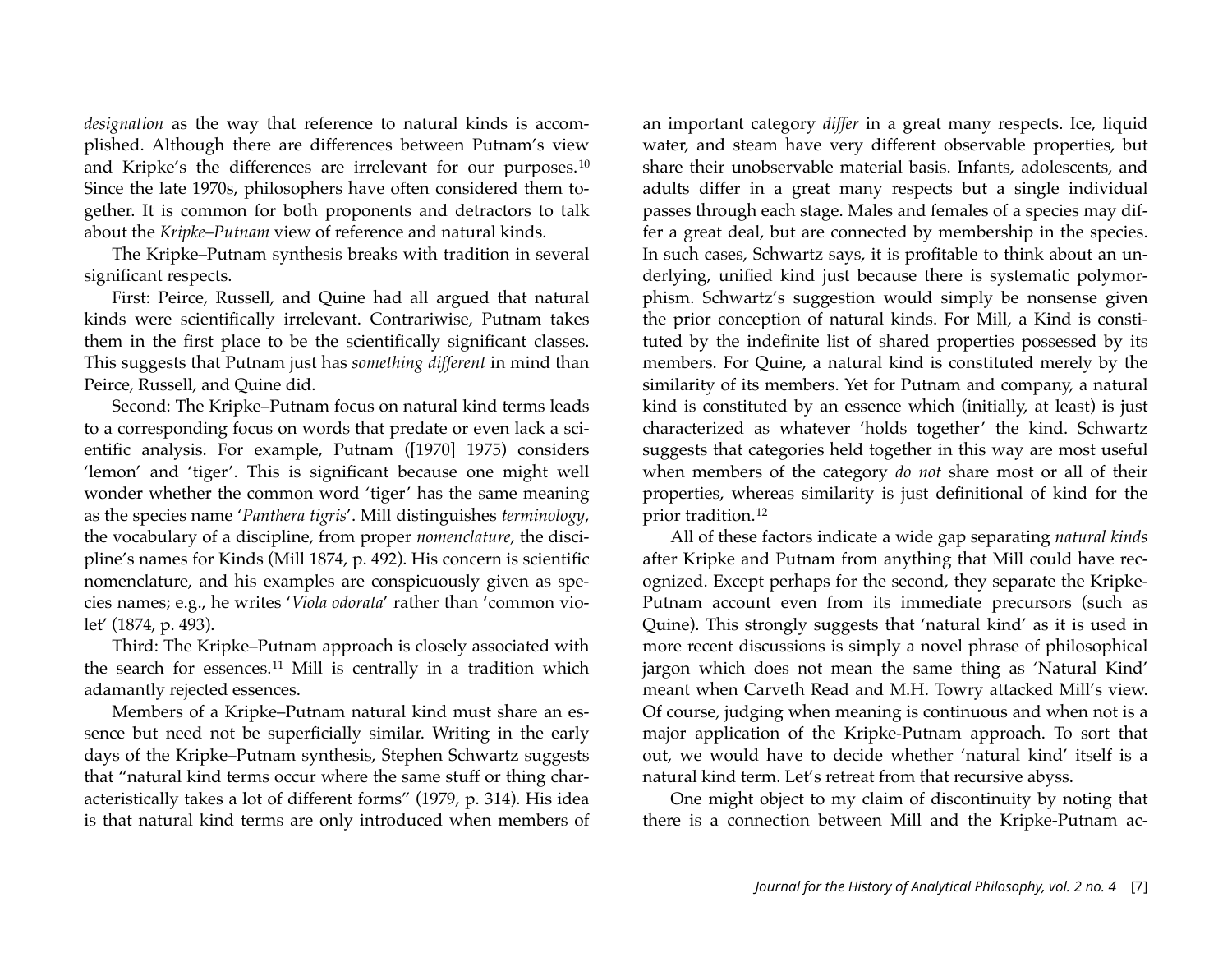count. Kripke extends Mill's idea that names can refer without describing. However, being Millian about names does not mean being Millian about natural kinds. The approach to names launched by Mill does get extended in the Kripke–Putnam approach, but the approach to natural kinds does not. Mill's *Logic* is a large book, and it should be no surprise if some parts should be influential and others less so—some celebrated and some forgotten. Perhaps the fact that Putnam and Kripke use the phrase 'natural kind' at all is due to Quine and Russell, perhaps they in turn only used it because of Broad, and Broad associated the phrase with Mill. But the phrase is a perfectly sensible compound of English language words. What it is to be a *natural kind* in recent thinking is not usefully framed as the same thing that Mill worried over.

#### **5. Conclusion**

My argument has been meant to show an important discontinuity in 'natural kind' talk. Contra Hacking, it is a mistake to tell a grand narrative in which natural kinds dawned with Mill and have dimmed to darkness in recent years.<sup>[13](#page-13-12)</sup>

Of course, the views of any two philosophers will be similar in some respects and different in others. So I am not making the extreme claim that there are no lines at all connecting Mill on Kinds to contemporary work on natural kinds. Yet the lines that do connect seem more like strands in proverbial ropes than like strands of spider silk. Mill's 19th-century critics clearly had Mill in view, Broad probably had the 19th-century discussions in view, Quine perhaps had Broad in view, and Putnam certainly knew of Quine. One can tell this altogether as one story. I argue, however, that it is not philosophically enlightening to do so. There is little to connect the earliest moments with the latest ones besides the sort of philosophical homologies which inevitably hold between any two views.

Since cross-pollination can happen between distant philosophical blooms, I have not proven that Putnam and Kripke did not reflect on Mill's account of Kinds in their quiet moments. In fact, when asked recently where he got the phrase 'natural kind', Putnam points to Mill's *Logic* which he recalls having read in the 1950s and notes ways in which Mill anticipated semantic externalism (2012, personal communication). My argument here is not about intellectual biography, but about the phrase 'natural kind' and the various concepts that have been associated with it. Whatever their genesis, Putnam's natural kinds are not much like Mill's Kinds. I suggest, then, that we understand both Mill and natural kinds better if we do not fit them into an overdramatic grand narrative. Here I can only gesture toward the possible rewards.

Regarding Mill: In addition to defining 'Kinds' (bk. I,ch. VII) and discussing Kinds as 'uniformities of co-existence' (bk. III,ch. XXII), Mill has an extended discussion of classification (bk. IV). Some of his critics argued that the latter section was overreaching. For example, W.H.S. Monck (1887) argues that classification is a task for specialists, not for philosophers and certainly not for logicians. Yet it is in the discussion of classification that Mill actually uses the word 'natural'. Putnam comments, "I think what Mill calls 'natural groups' are exactly what I meant by 'natural kinds' " (2012, personal communication). Perhaps, but the historical point is that Mill did not use 'natural group' as a synonym for 'Kind'. When Mill's critics attacked his *doctrine of natural kinds*, they meant the latter. So if we plumb Mill's *Logic* for thoughts on *natural kinds* in our contemporary sense, we should look beyond his account of capital-K Kinds. And if 19th-century debates about Mill's Kinds are to be related to present concerns, we should not presume that the lessons will be about our *natural kinds*.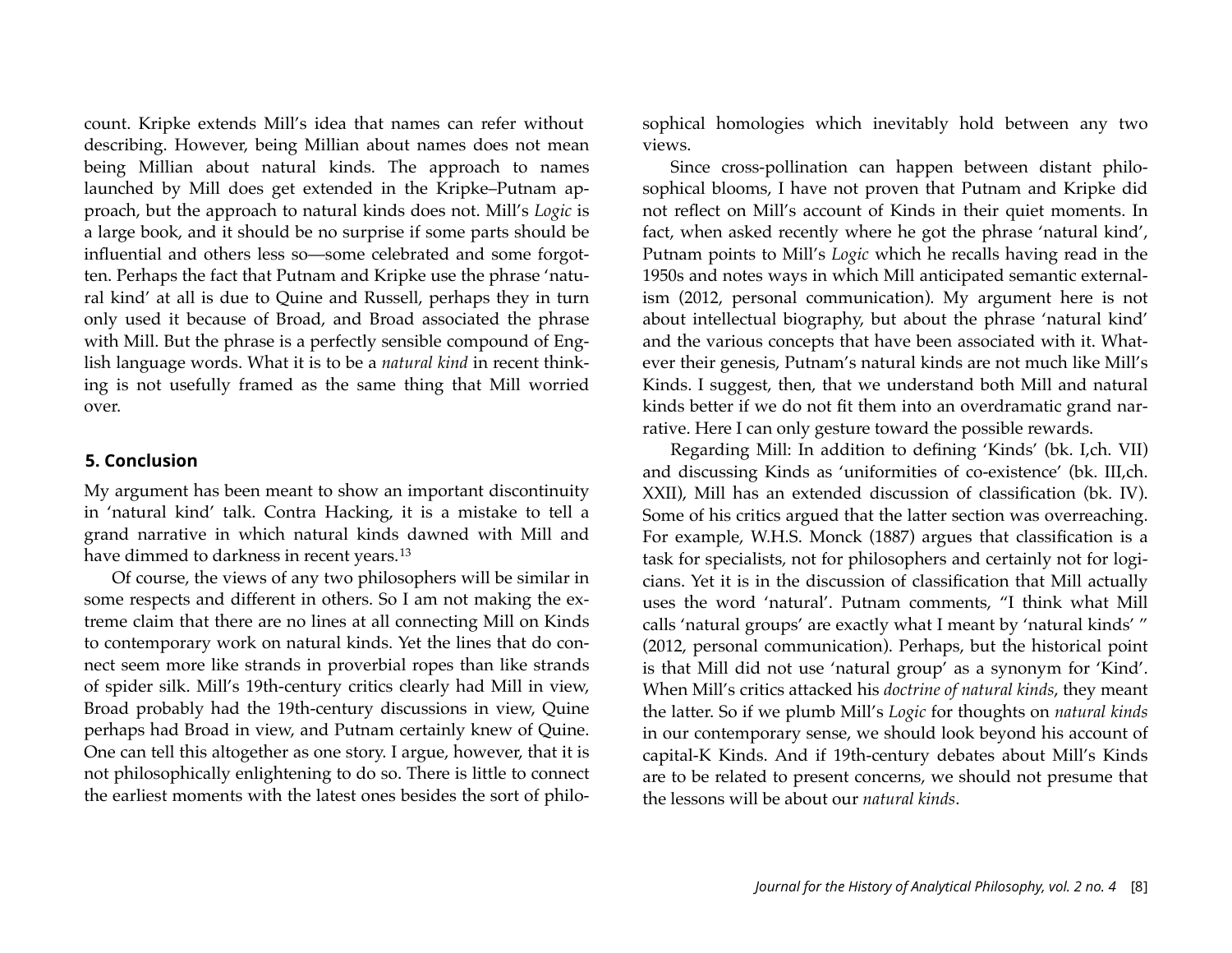Regarding natural kinds: Work on natural kinds is often written as if it is some well-defined item of philosophical machinery. If I am correct, however, there is no use trying to analyze 'natural kind'. The term in the hands of philosophers does not simply mean 'kind' as modified by 'natural', nor is there a uniform tradition of its use across history. Natural kinds are categories that support induction, they are the right categories for giving a scientific account of the world, they are categories we name without fully understanding, and so on. These and other assumptions guide how we talk about them. Coming to grips with *natural kinds* requires facing up to this not-entirely-coherent heritage.

#### **Acknowledgements**

Thanks to John Wilkins, Hilary Putnam, and Stephan Schwartz for helpful correspondence on the topics addressed in this paper. Of course, they should not be presumed to endorse any of the arguments made here.

> **P.D. Magnus** Department of Philosophy University of Albany, State University of New York pmagnus@albany.edu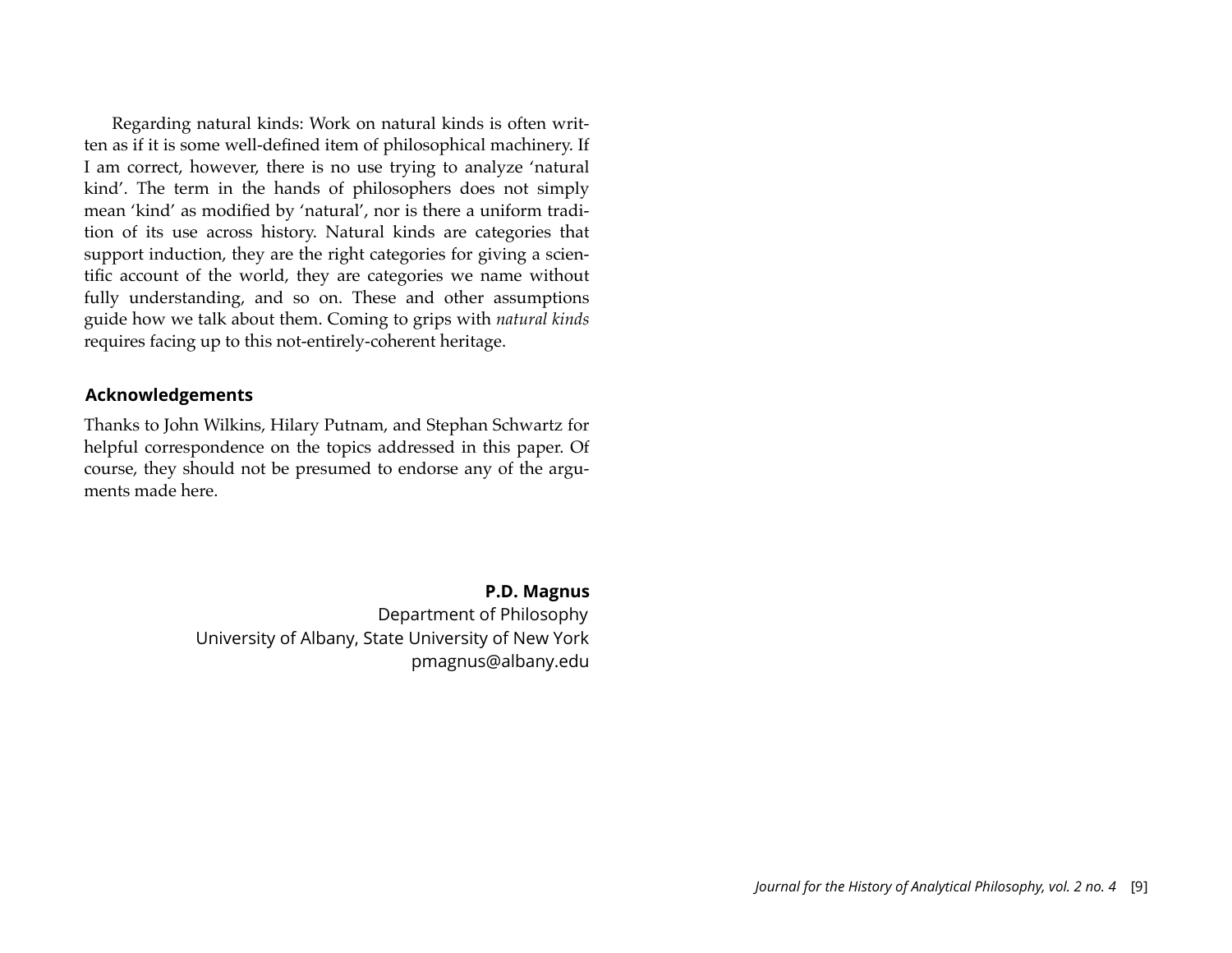

Figure 1: Number of occurrences of 'natural kind' (solid line) versus 'real kind' (dashed line) in books published between 1825 and 2000. The curve is smoothed by averaging over a three year window.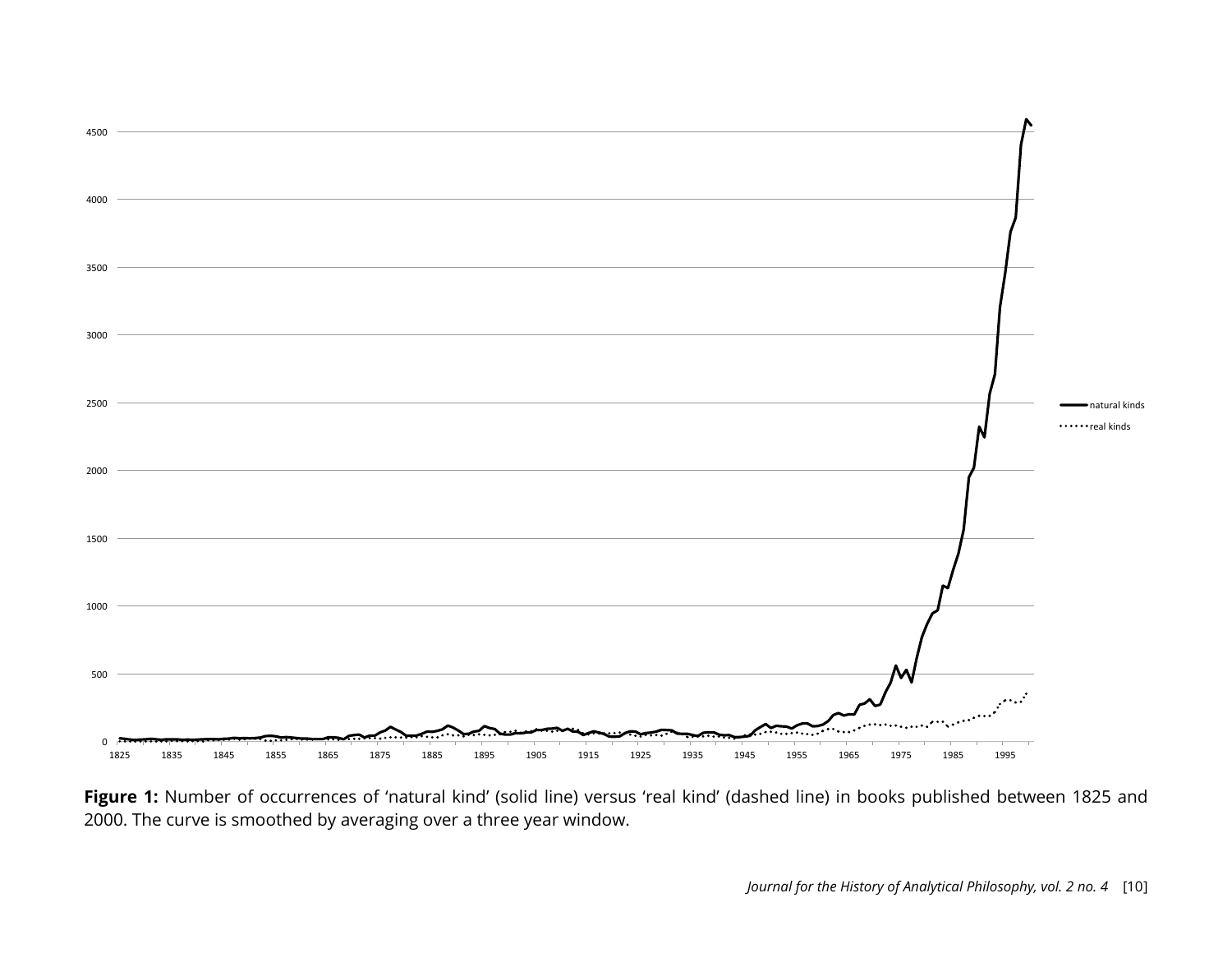

Figure 2: The difference between occurrences of 'natural kind' and 'real kind' in books published between 1835 and 1935. The thin black line represents each year separately. The bold red line is smoothed by averaging over a five year window. When the line is below the x-axis, 'real kind' was used more than 'natural kind'.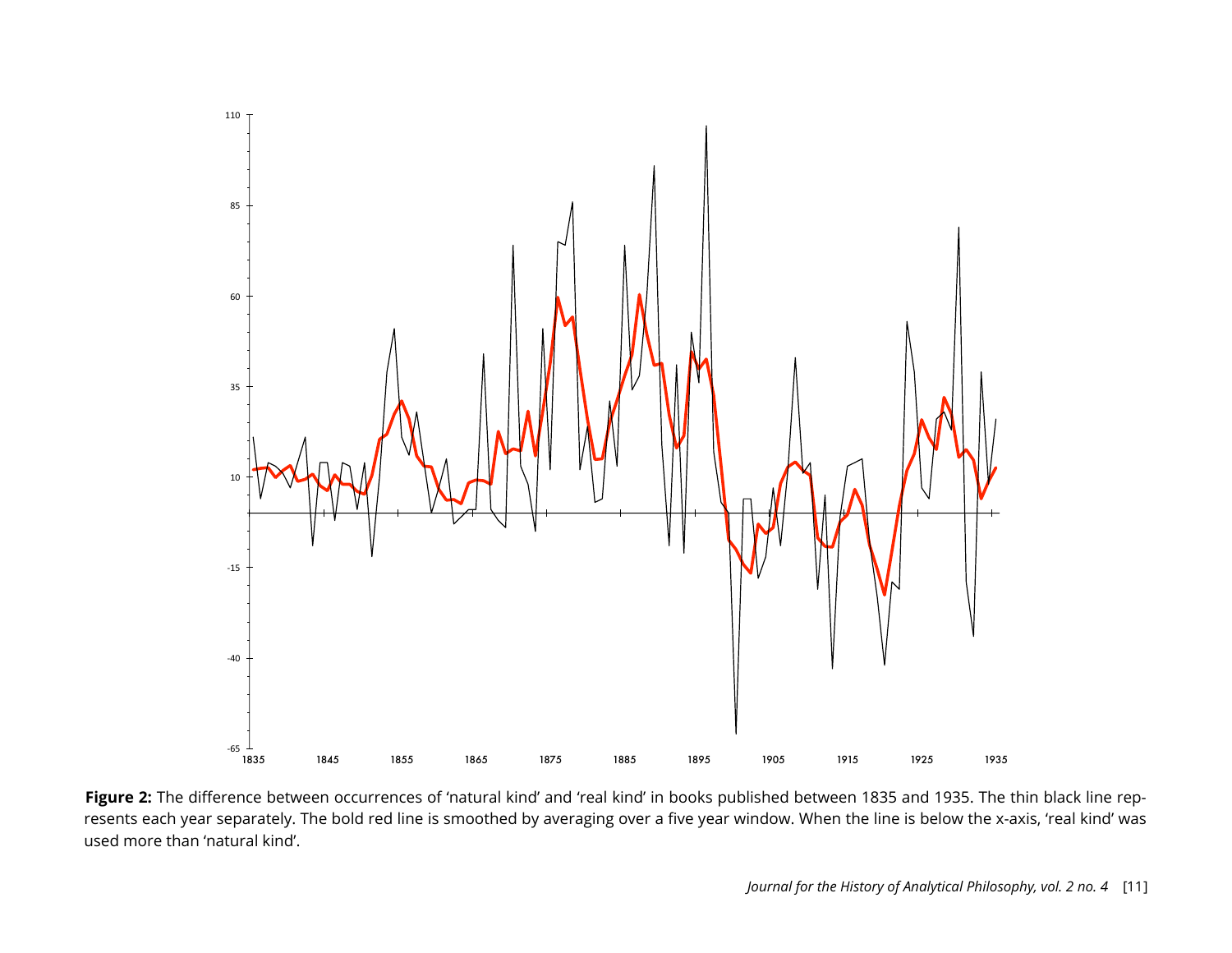

Figure 3: The number of occurrences of 'natural kind' each year divided by the number of distinct books in which those occurrences appear. Where the phrase is used as jargon, an author is likely to use it more than just once. The thin black line represents each year separately. The bold red line is smoothed by averaging over a five year window.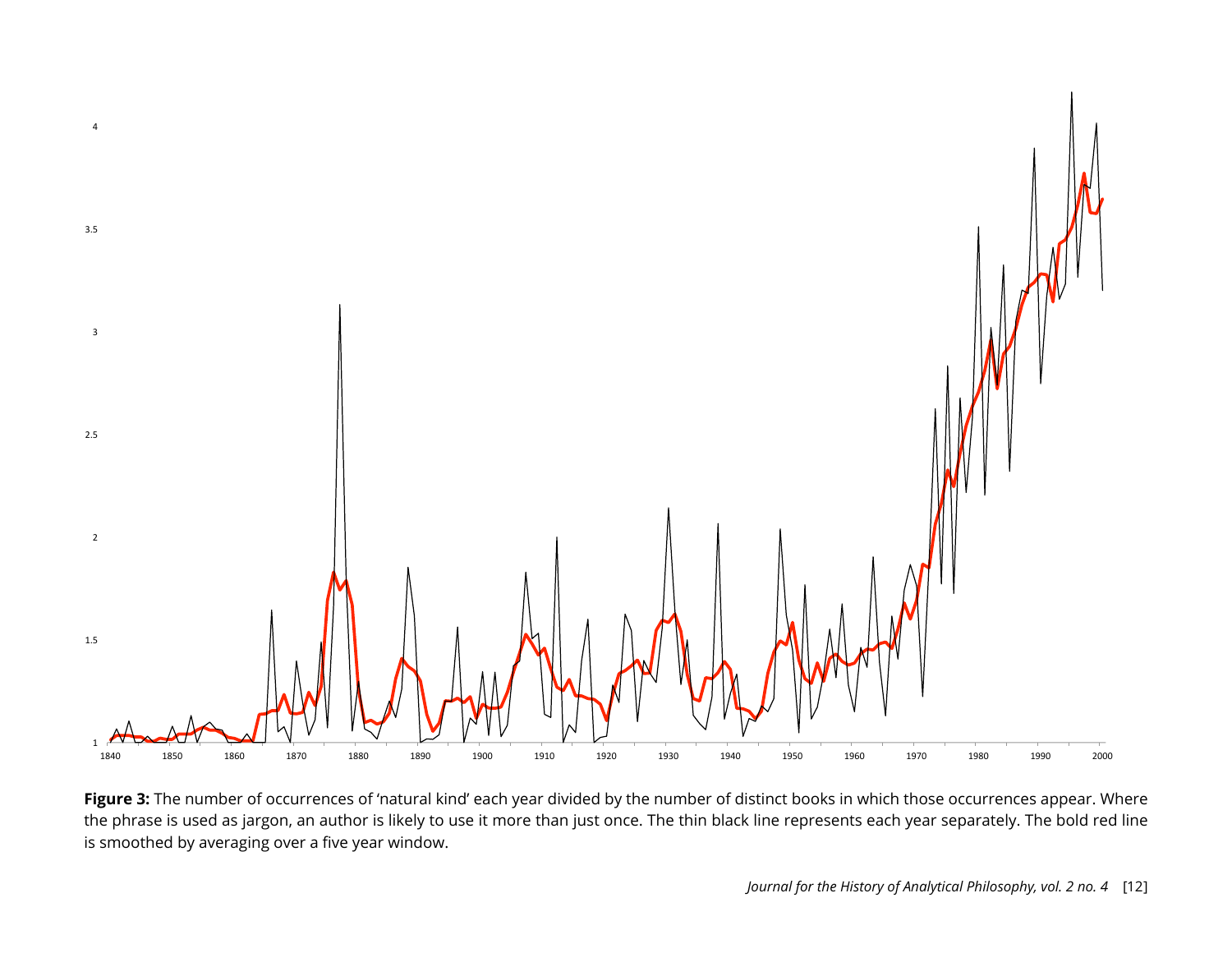#### **Notes**

<span id="page-13-0"></span>1 Regarding this overlap between Whewell and Mill, see McOuat (2009).

<span id="page-13-1"></span>2 The law of causation is the general principle "that among the circumstances which actually existed at the time of its commencement, there is certainly some combination, on which the effect in question is unconditionally consequent, and on the repetition of which it would certainly again recur" (Mill 1874, p. 410).

<span id="page-13-2"></span><sup>3</sup> The eccentric capitalization is Read's.

<span id="page-13-3"></span>4 Note that this passage was added in the fourth edition. There is no mention of natural kinds in the prior edition (Read 1909).

<span id="page-13-4"></span>5 Tawney's guide was published by the house journal at the University of Cincinnati, where he taught. It is unclear whether it had any significant readership.

<span id="page-13-5"></span> $6$  I have combined results for both the singular and plural (e.g., counting both 'natural kind' and 'natural kinds') and for all capitalizations (e.g., counting both 'Natural Kind' and 'natural kind').

<span id="page-13-6"></span><sup>7</sup> The article had earlier been published in a journal (Watkins 1912) and appears in the data set because it was reprinted in the book.

<span id="page-13-7"></span><sup>8</sup> Russell offers the similar metaphor of properties being sociable, according to which the properties that characterize a natural kind are ones which huddle together (Russell 1948). Such association can come in degrees. Chakravartty has recently defended property sociability as an account of natural kinds (2007, p. 170).

<span id="page-13-8"></span><sup>9</sup> I am not entirely clear on what the contrast is supposed to be. On Mill's view, as we saw above, regularities of correlation just are natural kinds.

<span id="page-13-9"></span><sup>10</sup> For an elaboration of differences, see Hacking (2007b).

<span id="page-13-10"></span><sup>11</sup> Putnam himself resisted reading *essence* in too metaphysical a way, but Kripke was less cautious. In any case, a new essentialism has been part of the trajectory that they helped launch.

<span id="page-13-11"></span><sup>12</sup> Moreover, Schwartz reports that there was no sense at the time of Mill being an important predecessor. He writes, "As a philosophy student in the 1960s, I can say that for us Mill's *System of Logic* was considered a relic of only historical interest if even that" (2012, personal communication).

<span id="page-13-12"></span><sup>13</sup> Here I am mirroring the title and guiding metaphor of a Hacking essay (2007a).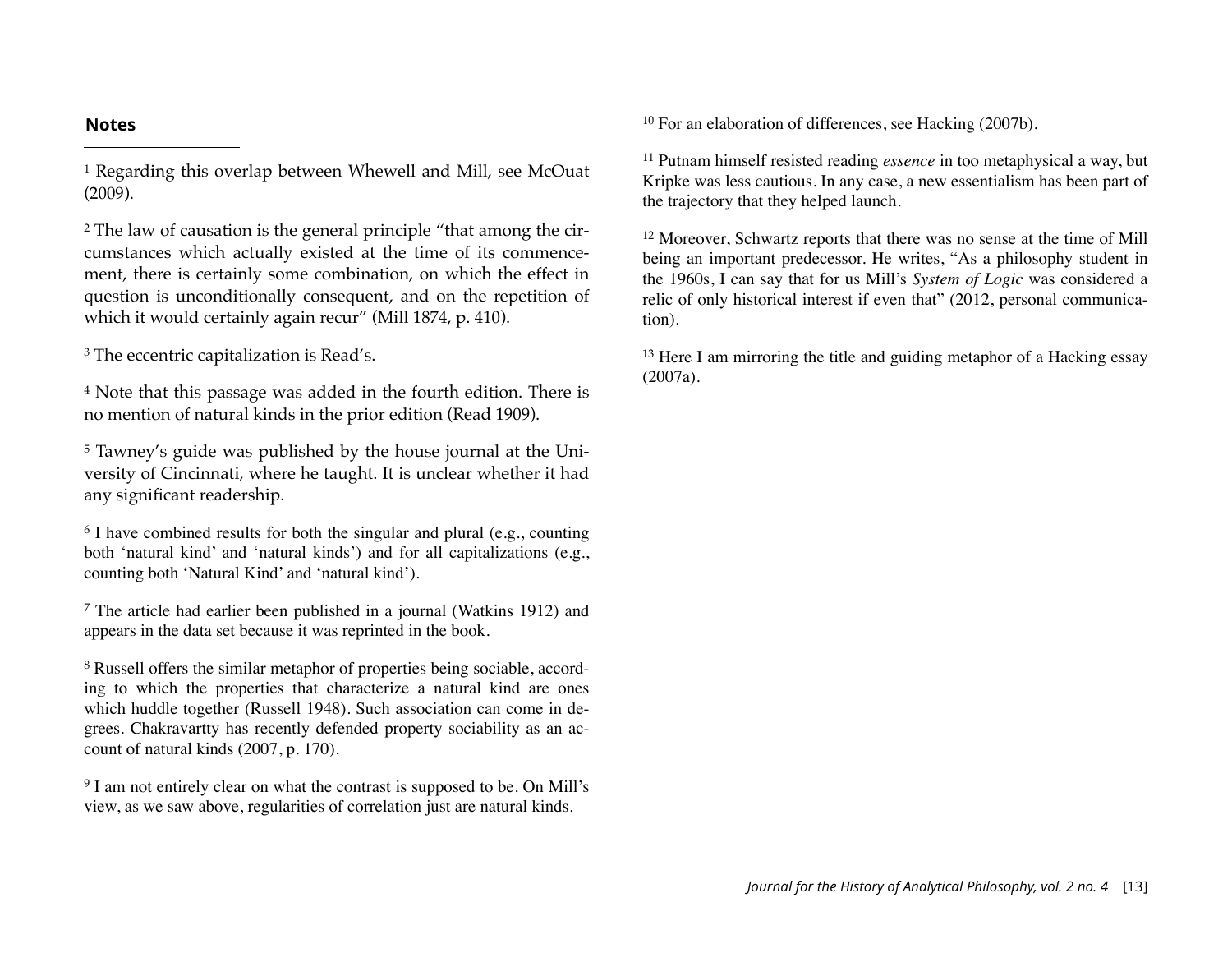## **References**

- Michael R. Ayers. Locke versus Aristotle on natural kinds. *The Journal of Philosophy*, 78(5):247–272, May 1981.
- James Mark Baldwin, editor. *Dictionary Of Philosophy And Psychology*, volume 1. The Macmillan Company, New York, 1901.
- Alexander Bird and Emma Tobin. Natural kinds. In Edward N. Zalta, editor, *The Stanford Encyclopedia of Philosophy*, Spring 2009. URL http://plato.stanford.edu/ archives/spr2009/entries/natural-kinds/.
- C.D. Broad. The relation between induction and probability—(part II). *Mind*, 29(113):11–45, January 1920.
- Anjan Chakravartty. *A Metaphysics for Scientific Realism*. Cambridge University Press, 2007.
- John Dupré. Foreword. In Joseph Keim Campell, Michael O'Rourke, and Matthew H. Slater, editors, *Carving nature at its joints: Natural kinds in metaphysics and science*, pages vii– viii. The MIT Press, Cambridge, Massachusetts, 2011.
- F[abian] Franklin and C[hristine] L[add] Franklin. Mill's natural kinds. *Mind*, 13(49):83–85, January 1888.
- Ian Hacking. On boyd. *Philosophical Studies*, 61:149–154, 1991a. Ian Hacking. A tradition of natural kinds. *Philosophical Studies*, 61:109–126, 1991b.
- Ian Hacking. Putnam's theory of natural kinds and their names is not the same as Kripke's. *Principia*, 11(1):1–24, 2007a.
- Ian Hacking. Natural kinds: Rosy dawn, scholastic twilight. *Royal Institute of Philosophy Supplement*, 82:203–239, 2007b.
- Yuri Lin, Jean-Baptiste Michel, Erez Lieberman Aiden, Jon Orwant, Will Brockman, and Slav Petrov. Syntactic annotations for the Google Books ngram corpus. In *Proceedings of the 50th Annual Meeting of the Association for Computational Linguistics*, pages 169–174, July 8–14 2012. Jeju, Republic of Korea.
- P.D. Magnus. Scientific Enquiry and Natural Kinds: From Planets to Mallards. Palgrave MacMillan, Basingstoke, Hampshire, 2012.
- James Martineau. John Stuart Mill. The National Review, 9(18): 474–508, October 1859. A review of Mill's *Dissertations and Discussions, Political, Philosophical, and Historical*.
- Gordon McOuat. The origins of 'natural kinds': Keeping 'essentialism' at bay in the age of reform. *Intellectual History Review*, 19(2):211–230, 2009. doi: 10.1080/17496970902981694.
- Jean-Baptiste Michel, Yuan Kui Shen, Aviva Presser Aiden, Adrian Veres, Matthew K. Gray, The Google Books Team, Joseph P. Pickett, Dale Hoiberg, Dan Clancy, Peter Norvig, Jon Orwant, Steven Pinker, Martin A. Nowak, and Erez Lieberman Aiden. Quantitative analysis of culture using millions of digitized books. *Science*, 331(6014):176–182, January 14 2011. doi: DOI: 10.1126/science.1199644. Published Online December 16 2010.